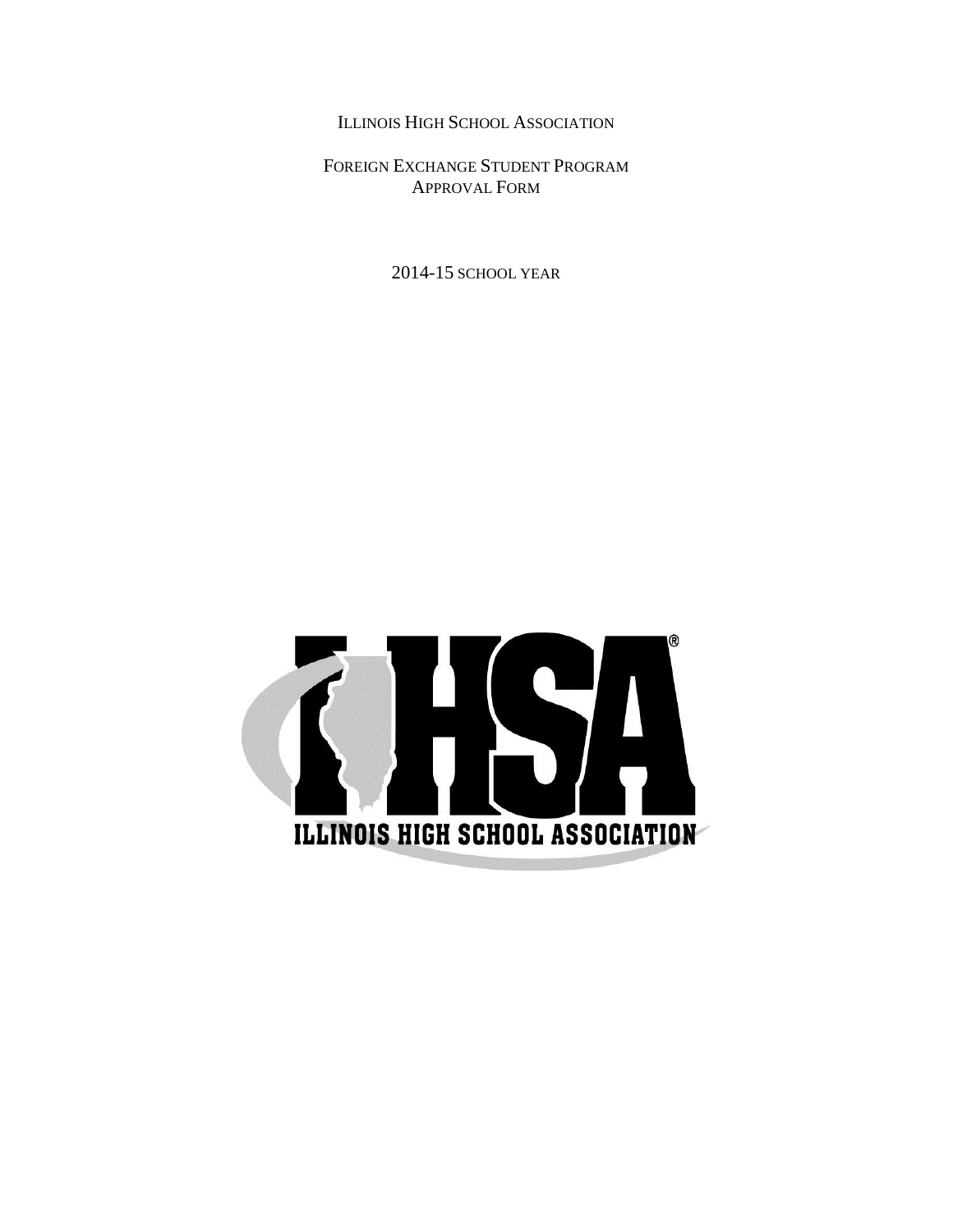

General Program information

*Please provide the following general information about your program.*

## **Program \_\_\_\_\_\_\_\_\_\_\_\_\_\_\_\_\_\_\_\_\_\_\_\_\_\_\_\_\_\_\_\_\_\_\_\_\_\_\_\_\_\_\_\_\_\_\_\_\_\_\_\_\_\_\_\_\_**

- 1. Does this program place students in public schools?
- 2. Does this program place students in private schools?
- 3. If yes to no. 2, does the program have a separate private school placement program?
- 4. If yes to no. 3, a second application for the private school placement program must be completed. Please contact the IHSA office for the second application.

## **Contact**

| <b>Address</b> |                                                                                   |
|----------------|-----------------------------------------------------------------------------------|
|                |                                                                                   |
|                | ,我们也不能在这里的时候,我们也不能在这里的时候,我们也不能会在这里的时候,我们也不能会在这里的时候,我们也不能会在这里的时候,我们也不能会在这里的时候,我们也不 |
|                |                                                                                   |
|                |                                                                                   |
|                |                                                                                   |
|                |                                                                                   |
|                |                                                                                   |
| <b>Phone</b>   |                                                                                   |
|                |                                                                                   |
|                |                                                                                   |
|                |                                                                                   |
| Fax            |                                                                                   |
|                |                                                                                   |
|                |                                                                                   |
|                |                                                                                   |
| E-mail         |                                                                                   |
|                |                                                                                   |
|                |                                                                                   |
|                |                                                                                   |
|                |                                                                                   |
| Website        |                                                                                   |
|                |                                                                                   |
|                |                                                                                   |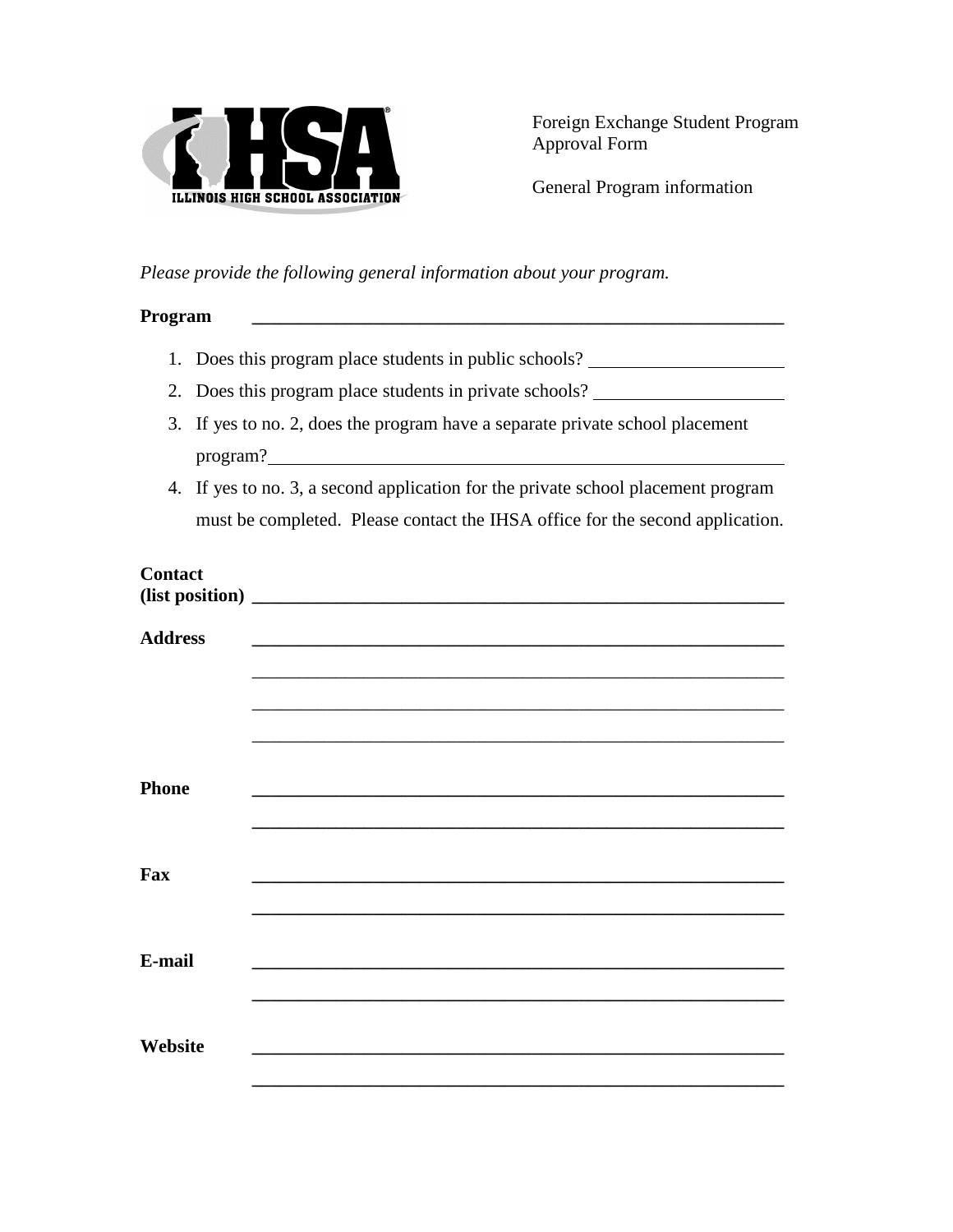

Part 1 Placement Process

In the space provided, please provide an outline of the placement process for students, from initial contact to final placement. Use additional pages as necessary. Please submit blank copies of any forms used as a part of the placement process.

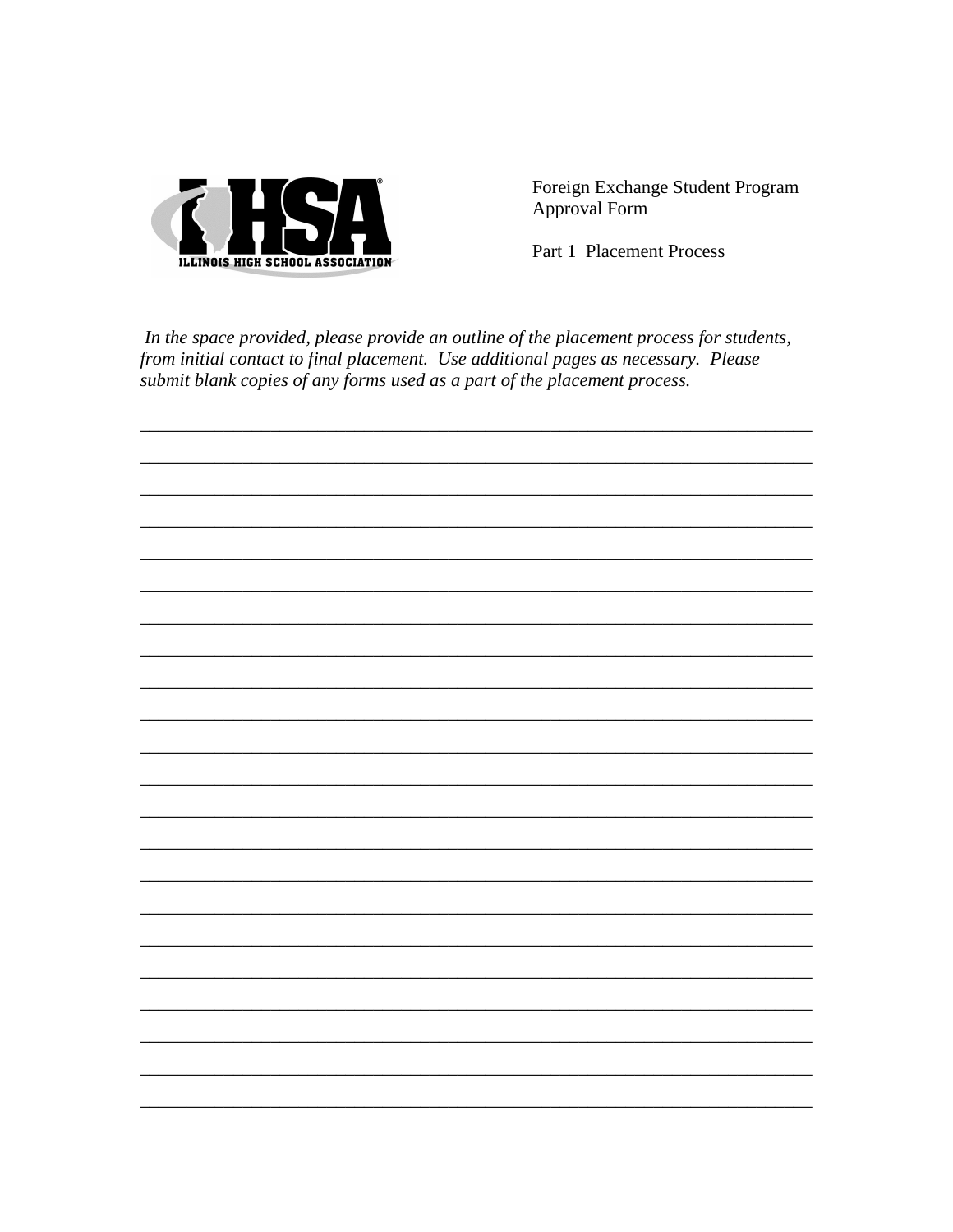

Part 2 Placement Process Followed by Area/Local Representatives

In the space provided, please provide a description of the process local or area representatives must follow in the placement of students. Use additional pages as necessary. Please submit blank copies of any forms used as a part of the placement process.

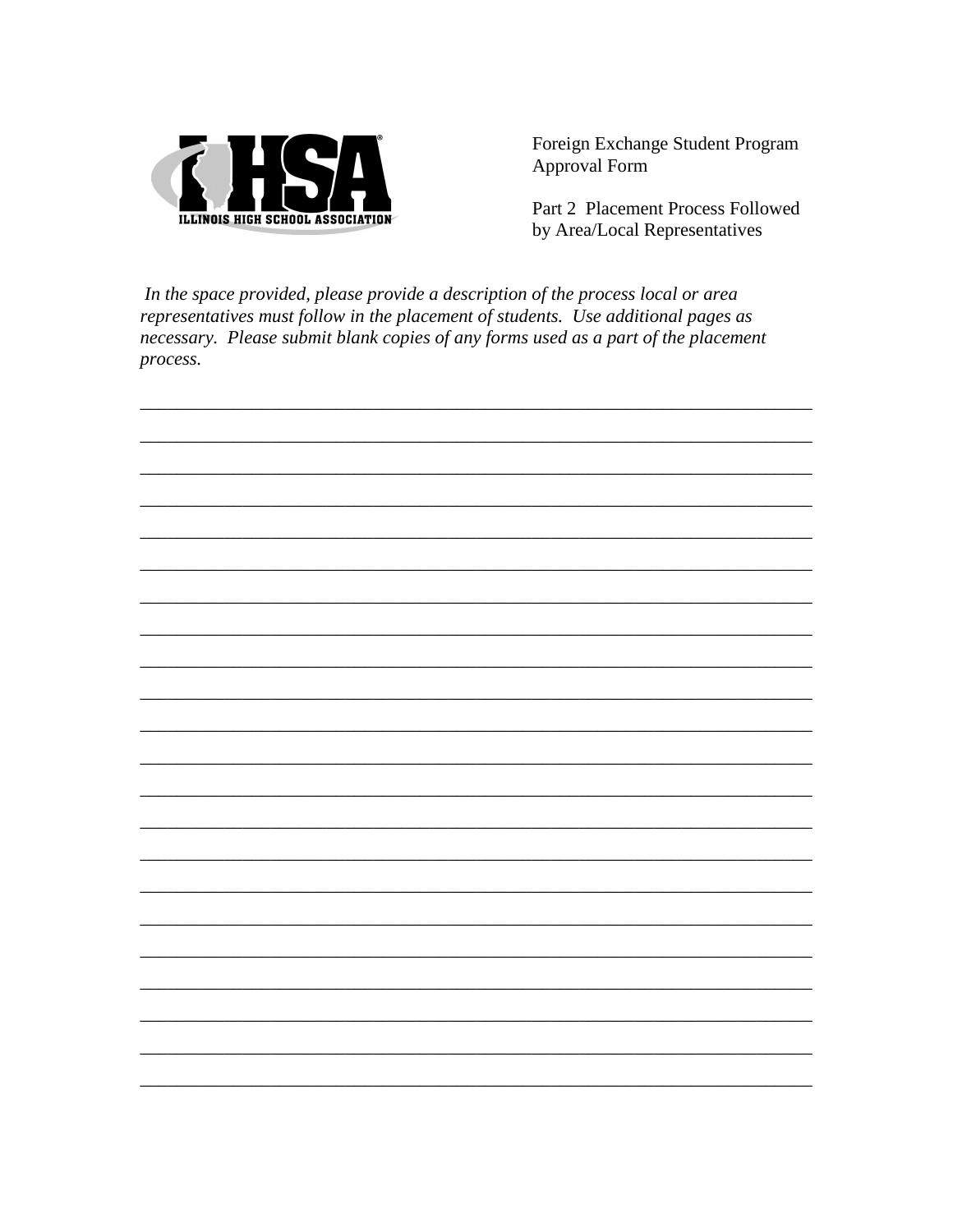

Part 3 Contact Information for area or local representatives

In the space provided, list names, addresses, and telephone numbers of all local or area representatives responsible for student placement. Use additional pages as necessary.

|      |         |                 | Date of  |  |
|------|---------|-----------------|----------|--|
| Name | Address | Phone Number(s) | Training |  |
|      |         |                 |          |  |
|      |         |                 |          |  |
|      |         |                 |          |  |
|      |         |                 |          |  |
|      |         |                 |          |  |
|      |         |                 |          |  |
|      |         |                 |          |  |
|      |         |                 |          |  |
|      |         |                 |          |  |
|      |         |                 |          |  |
|      |         |                 |          |  |
|      |         |                 |          |  |
|      |         |                 |          |  |
|      |         |                 |          |  |
|      |         |                 |          |  |
|      |         |                 |          |  |
|      |         |                 |          |  |
|      |         |                 |          |  |
|      |         |                 |          |  |
|      |         |                 |          |  |
|      |         |                 |          |  |
|      |         |                 |          |  |
|      |         |                 |          |  |
|      |         |                 |          |  |
|      |         |                 |          |  |
|      |         |                 |          |  |
|      |         |                 |          |  |
|      |         |                 |          |  |
|      |         |                 |          |  |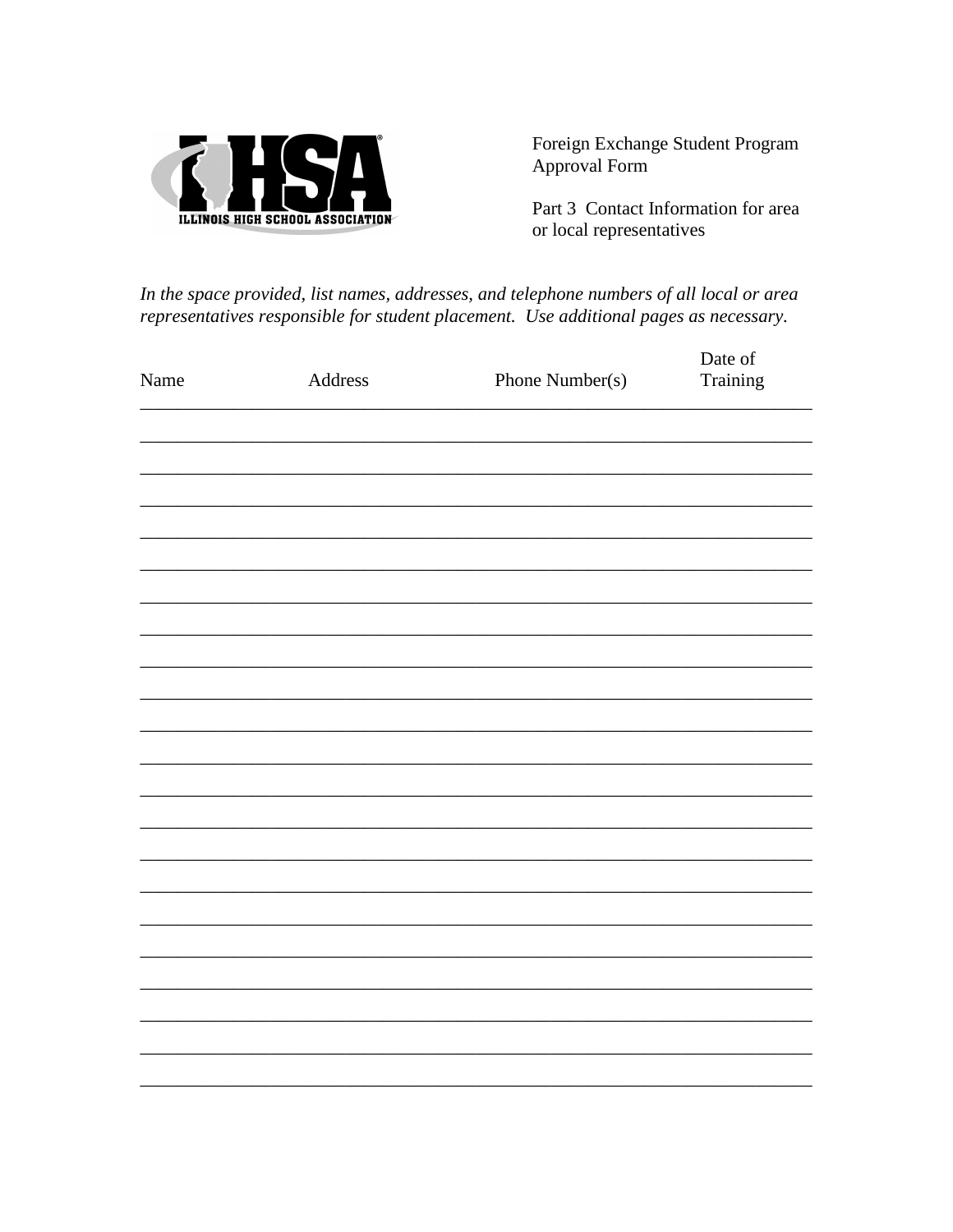

Part 4 Training Materials

In the space provided, please list the training materials provided to local or area representatives which assist them in the placement process. Additionally, copies of those materials and documentation that verifies all required training has been completed must be attached with this form.

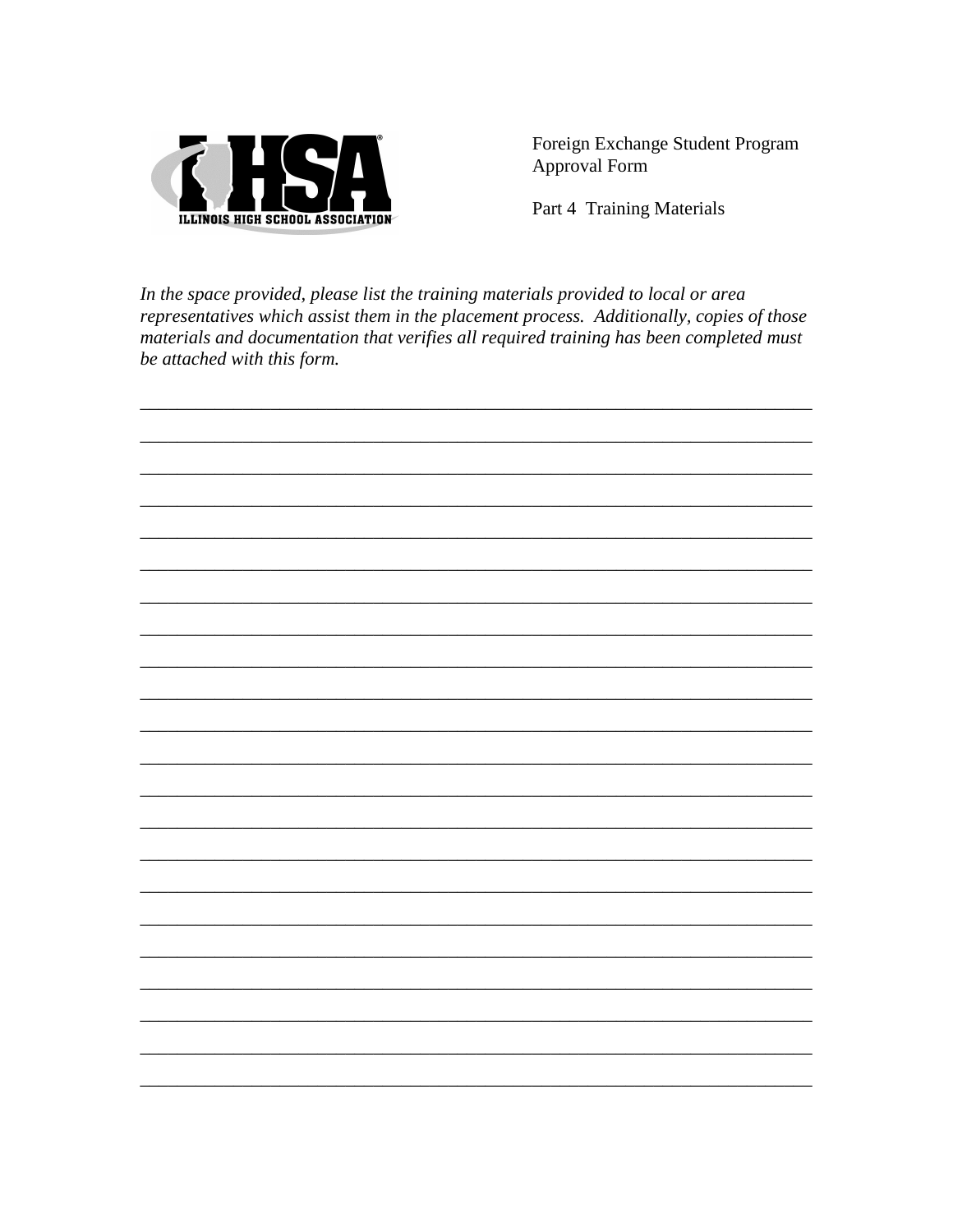

Part 5 Securing Local or Area Representatives

In the space provided, please provide a description of the process used by the program to identify and secure local or area representatives. Use additional pages as necessary. Please submit blank copies of any forms used as a part of the placement process.

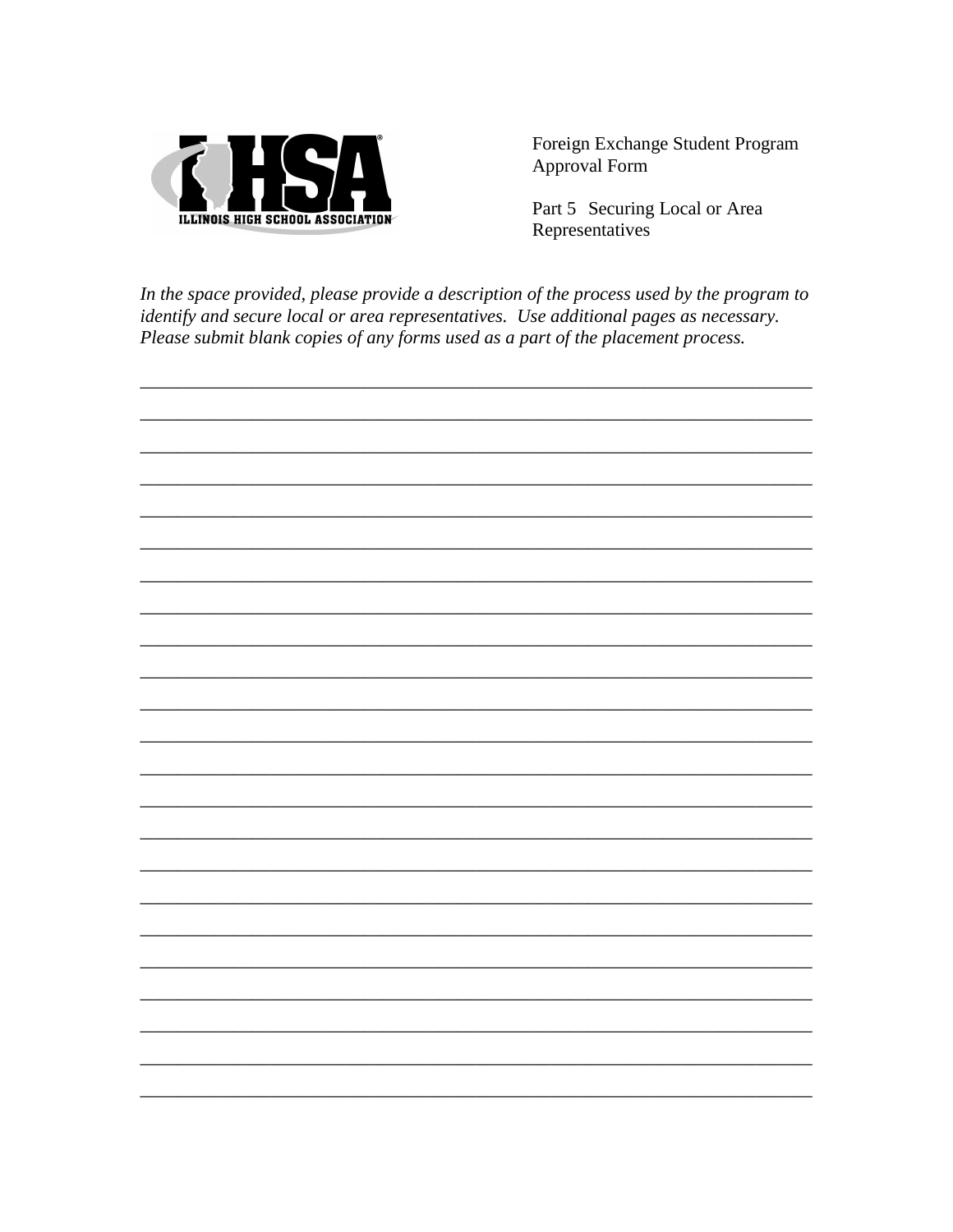

Part 6 Securing Host Schools

In the space provided, please provide a description of the process used by the program to identify and secure host schools. Use additional pages as necessary. Please submit blank copies of any forms used as a part of the placement process.

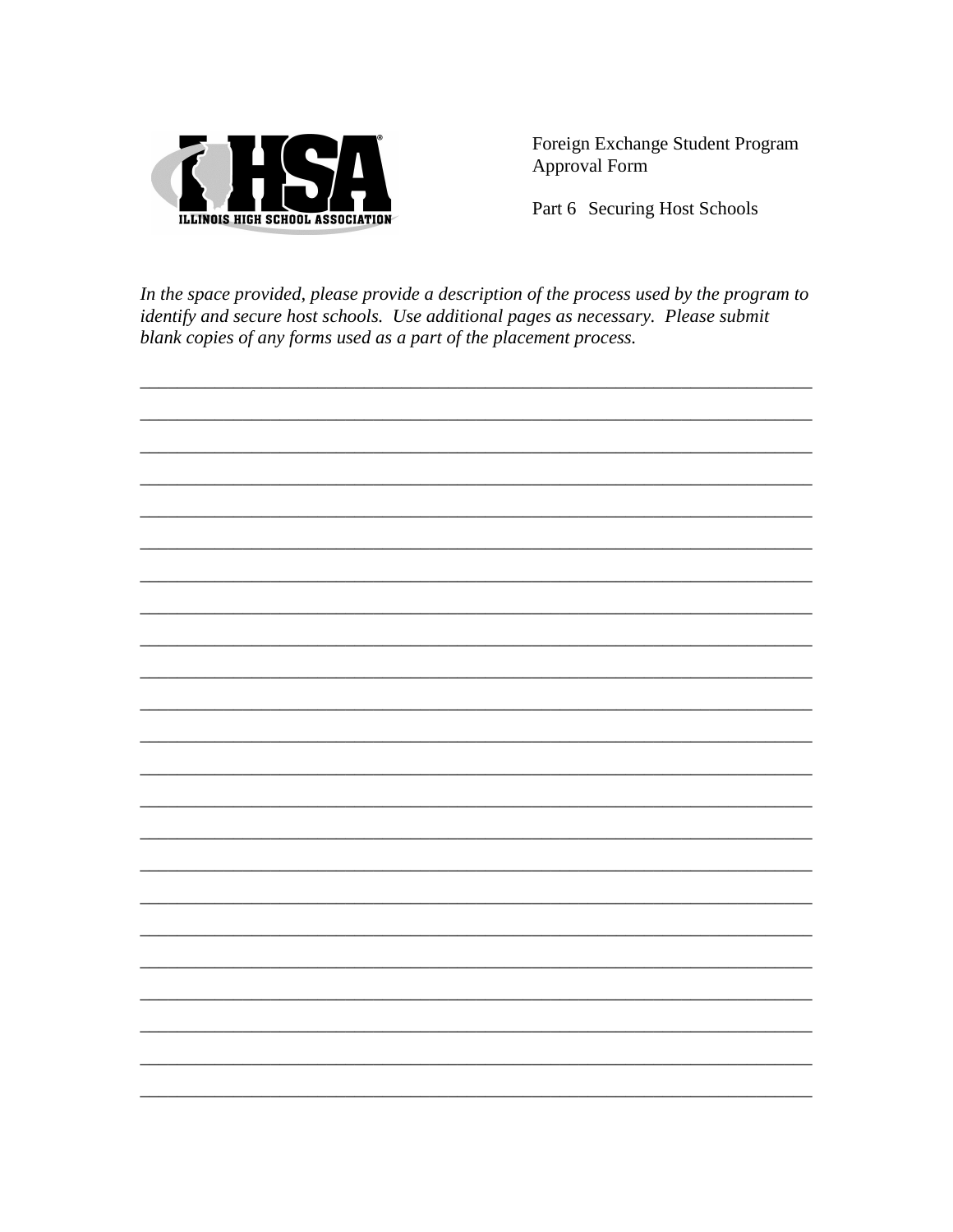

Part 7 Securing Host Families

In the space provided, please provide a description of the process used by the program to identify and secure host families. Use additional pages as necessary. Please submit blank copies of any forms used as a part of the placement process.

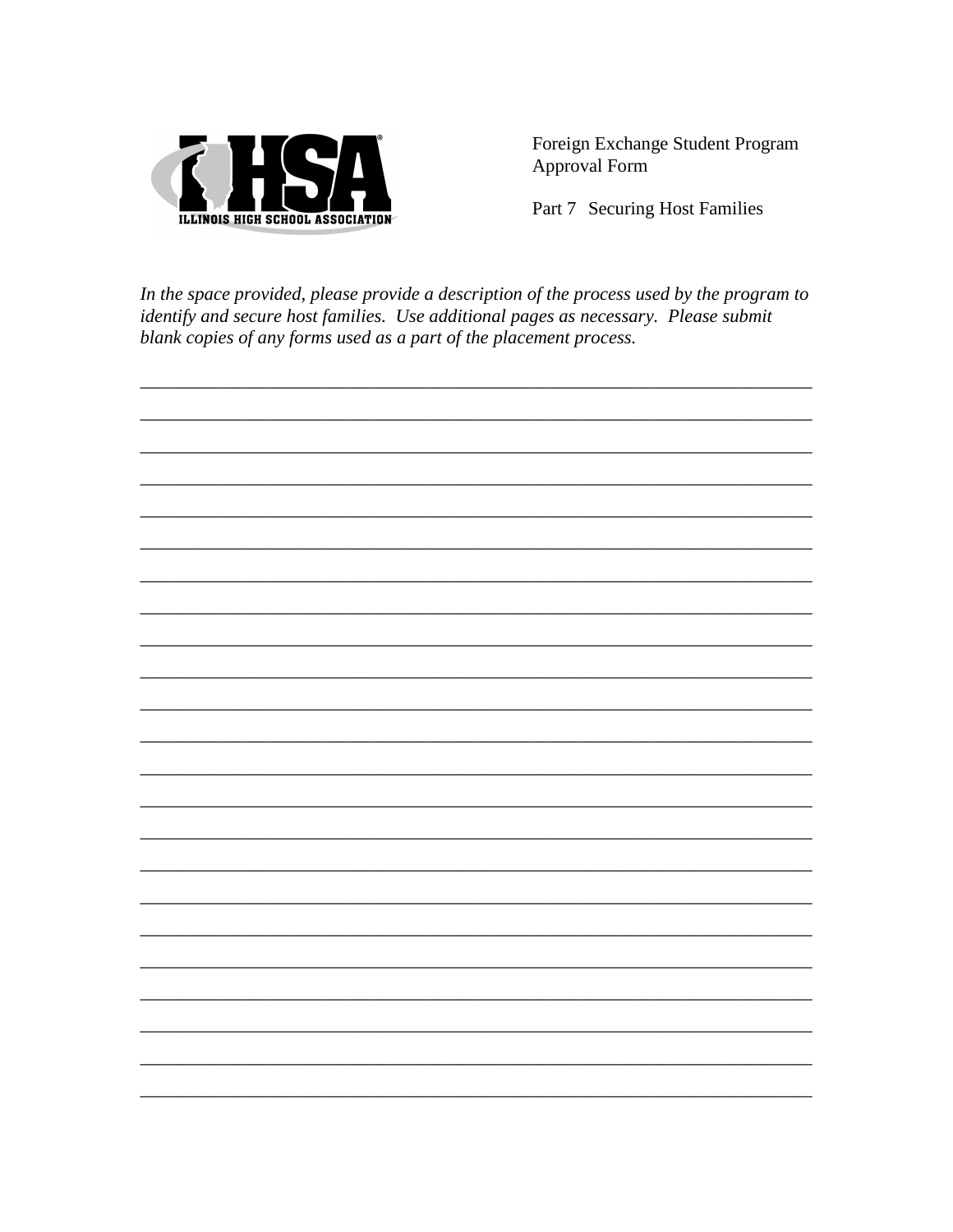

Part 8 Follow up on Process

In the space provided, please describe the procedures for follow up with local or area representatives to ensure that the program's placement process has been followed. Use additional pages as necessary. Please submit blank copies of any forms used as a part of the placement process.